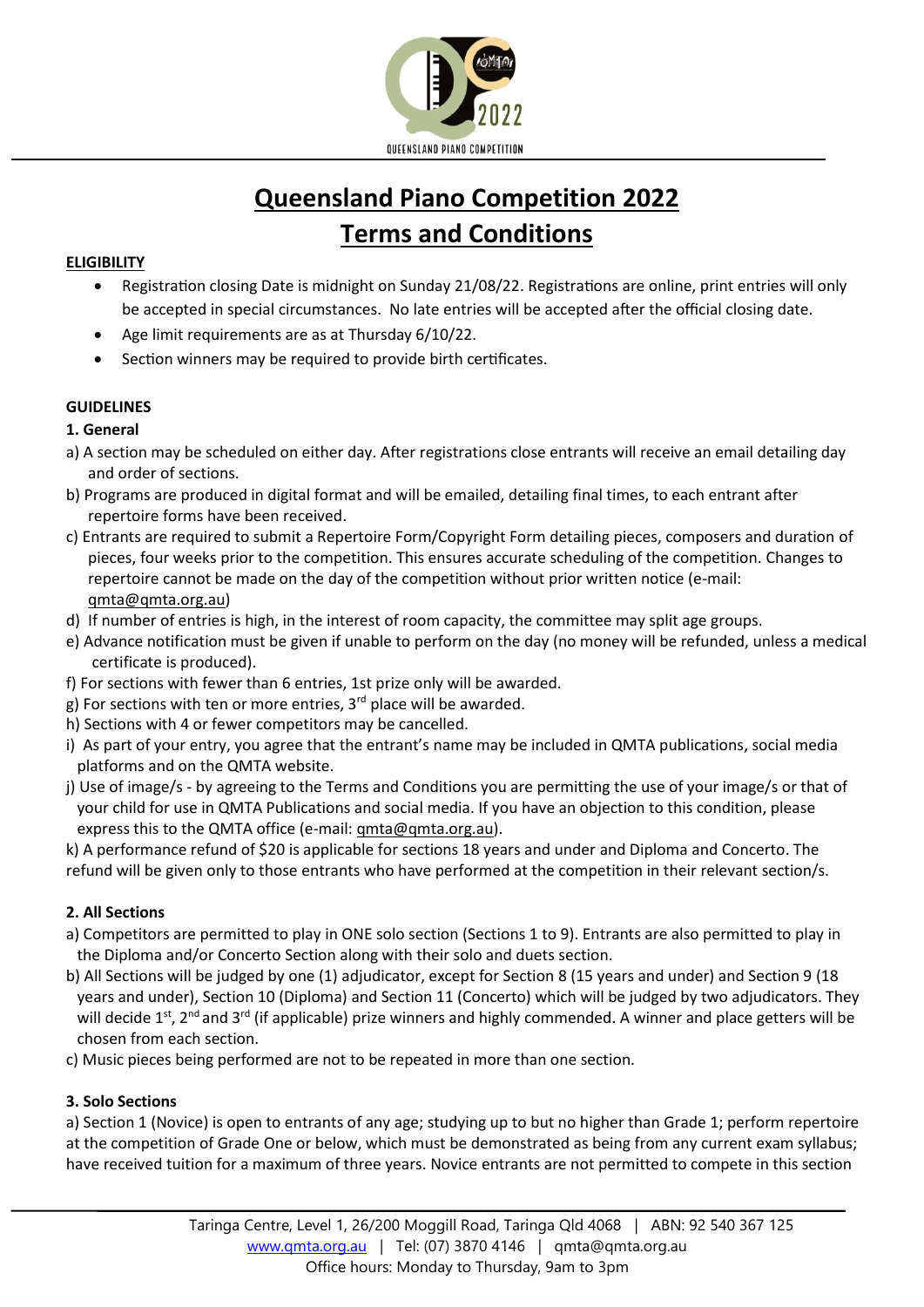

more than twice. Novice entrants are not permitted to enter any other solo section. Students who place in this section will be ineligible to enter it again in subsequent years.

- b) Section 2 (Intermediate) is open to entrants of 10 years and under; studying up to but no higher than Grade 3; perform repertoire at the competition of Grade Three or below, which must be demonstrated as being from any current exam syllabus. Intermediate entrants are not permitted to enter or compete in any other solo section.
- c) Section 3 (Intermediate) is open to entrants of age 14 years and under; studying no higher than Grade 5; perform repertoire at the competition of Grade Five or below which must be demonstrated as being from any current exam syllabus Intermediate entrants are not permitted to enter or compete in any other solo section.
- d) Section 13: Concerto Age is open, performance piece must be an original (no arrangements permitted to be performed); must supply own accompanist who may be the teacher.
- e) Section 13: Concerto the winner will be offered a performance opportunity with the Brisbane Symphony Orchestra. Details will be provided after the competition.

#### **4. Duet Sections**

a) If duet performers fall into both age limits – 9 years & under, 14 & under and 18 years & under - e.g. if one pianist is 9 years old and the partner is 13 years, the older age category, i.e., 14 years & under is the section to enter. A duet entrant may not enter in one section more than once but may enter with a different partner in a different age group.

#### **5. Music**

- a) Time limits will be strictly adhered to. **Any performer exceeding a time limit will be adjudicated but not eligible for a place or prize**.
- b) Competitors are permitted to play from original and some photocopies of music (in the instance of difficult page turning - please see the bottom of Repertoire/Copyright Form for further information (found on the QPC webpage). However, competitors are **not permitted to play from photocopied** music only; the later will automatically disqualify a competitor.
- c) Each competitor must bring and submit their Repertoire/Copyright Form and hard copy of music, to the registration desk on competition day/s.
- d) Each competitor must submit their repertoire via the QPC webpage by Sunday 14 August. Failure to submit repertoire on time will result in entry being nullified.
- e) Two or more movements from a suite/collection of pieces is acceptable as one work but must be performed within the time limit for that section.
- f) The same repertoire may not be performed in more than one section by any one competitor. Competitors who attempt to do so may still be adjudicated but will not be eligible for a prize.
- g) Solo Sections: A maximum of two solo piano pieces may be played within applicable time limit for the section – interpreted as total time at the piano. Pieces may be contrasting.
- h) Concerto piece must be an original, not an arrangement
- i) Diploma Section music must be Associate or Licentiate pieces only.

#### **6. Time Limits**

- Section 1, Novice: Age open, Grade 1 or lower; 3 minutes
- Section 2, Intermediate: Age 10 years and under, Grade 3 or lower; 5 minutes
- Section 3, Intermediate: Age 14 years and under, Grade 5 or lower; 7 minutes
- Section 4, 7 years and under 3 minutes
- Section 5, 9 years and under 5 minutes
- Section 6, 11 years and under 8 minutes
- Section 7, 13 years and under 10 minutes
- Section 8, 15 years and under 10 minutes